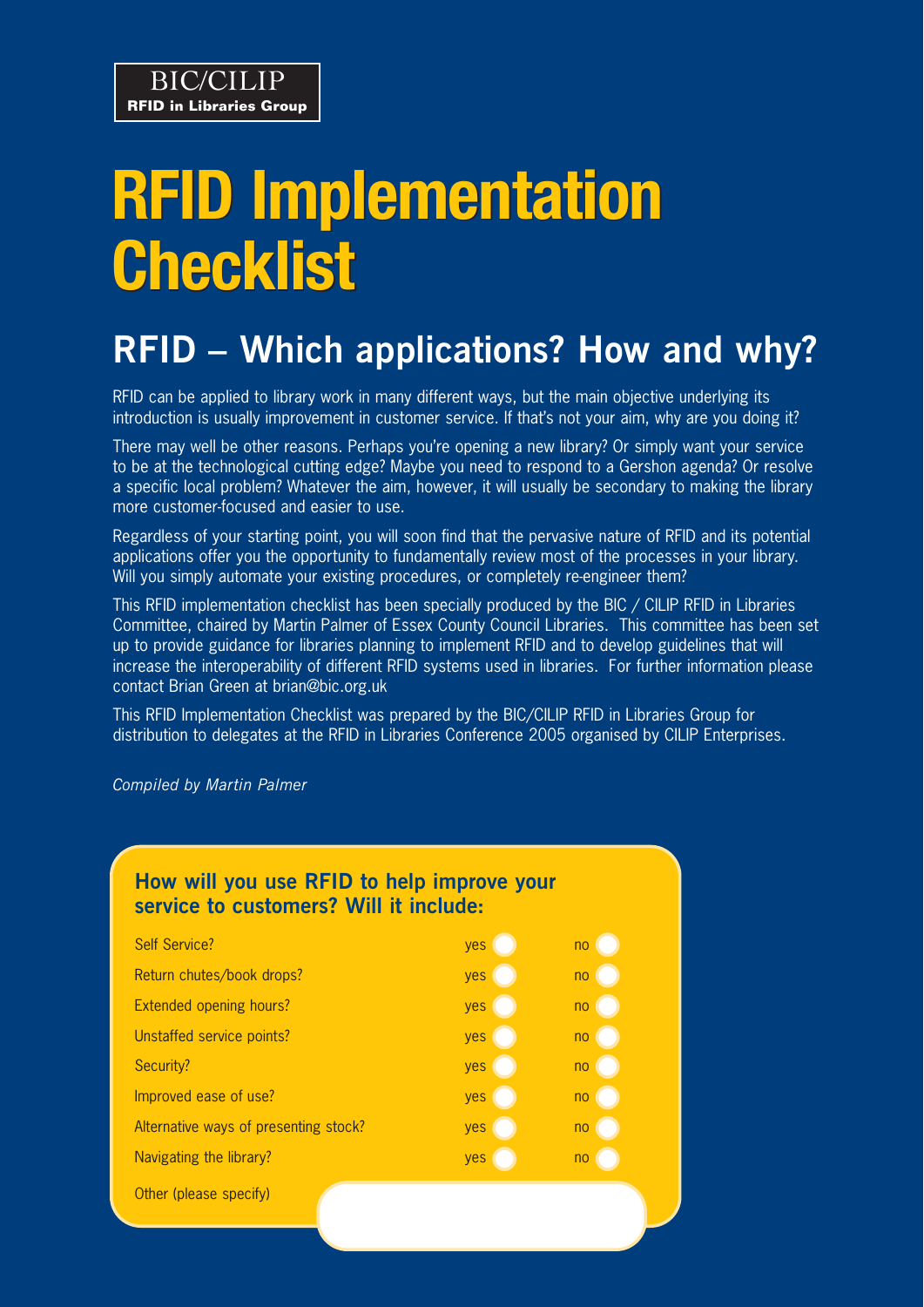| What do you intend to use RFID for?                                                                                                                                                                                                          |                          |                                              |
|----------------------------------------------------------------------------------------------------------------------------------------------------------------------------------------------------------------------------------------------|--------------------------|----------------------------------------------|
| <b>Stock:</b>                                                                                                                                                                                                                                |                          |                                              |
| • Books                                                                                                                                                                                                                                      | yes                      | n <sub>0</sub>                               |
| • Audiovisual                                                                                                                                                                                                                                | yes                      | no                                           |
| • Other (please specify)                                                                                                                                                                                                                     |                          |                                              |
|                                                                                                                                                                                                                                              |                          |                                              |
| Users:                                                                                                                                                                                                                                       |                          |                                              |
| • Smart cards                                                                                                                                                                                                                                | yes                      | n <sub>0</sub>                               |
| • Smart cards including electronic cash                                                                                                                                                                                                      | yes                      | no                                           |
| . If opting for smart cards are there other considerations<br>(see also "parent organisation" section below) e.g:                                                                                                                            |                          |                                              |
| · Can your cards be used in a wider internal<br>organisation context such as Access Control?                                                                                                                                                 | yes                      | $\overline{p}$ no $\overline{p}$             |
| · Can you use cards already used in an<br>external context e.g. Oyster cards?                                                                                                                                                                | yes (                    | no                                           |
| • If either is possible,<br>who "owns" them?                                                                                                                                                                                                 |                          |                                              |
| • Other (please specify)                                                                                                                                                                                                                     |                          |                                              |
|                                                                                                                                                                                                                                              |                          |                                              |
| Do you need to ensure that any resulting changes<br>conform to policies your parent organisation<br>(local authority, university etc) may have for:<br>ICT?<br><b>Human Resources?</b><br>Finance?<br>Procurement?<br>Other (please specify) | yes<br>yes<br>yes<br>yes | no<br>n <sub>o</sub><br>n <sub>o</sub><br>no |
| How will it affect staffing and procedures?<br>Will you include:<br><b>Stock management:</b><br>• Circulation?<br>• Editing?                                                                                                                 | yes<br>yes               | no<br>no                                     |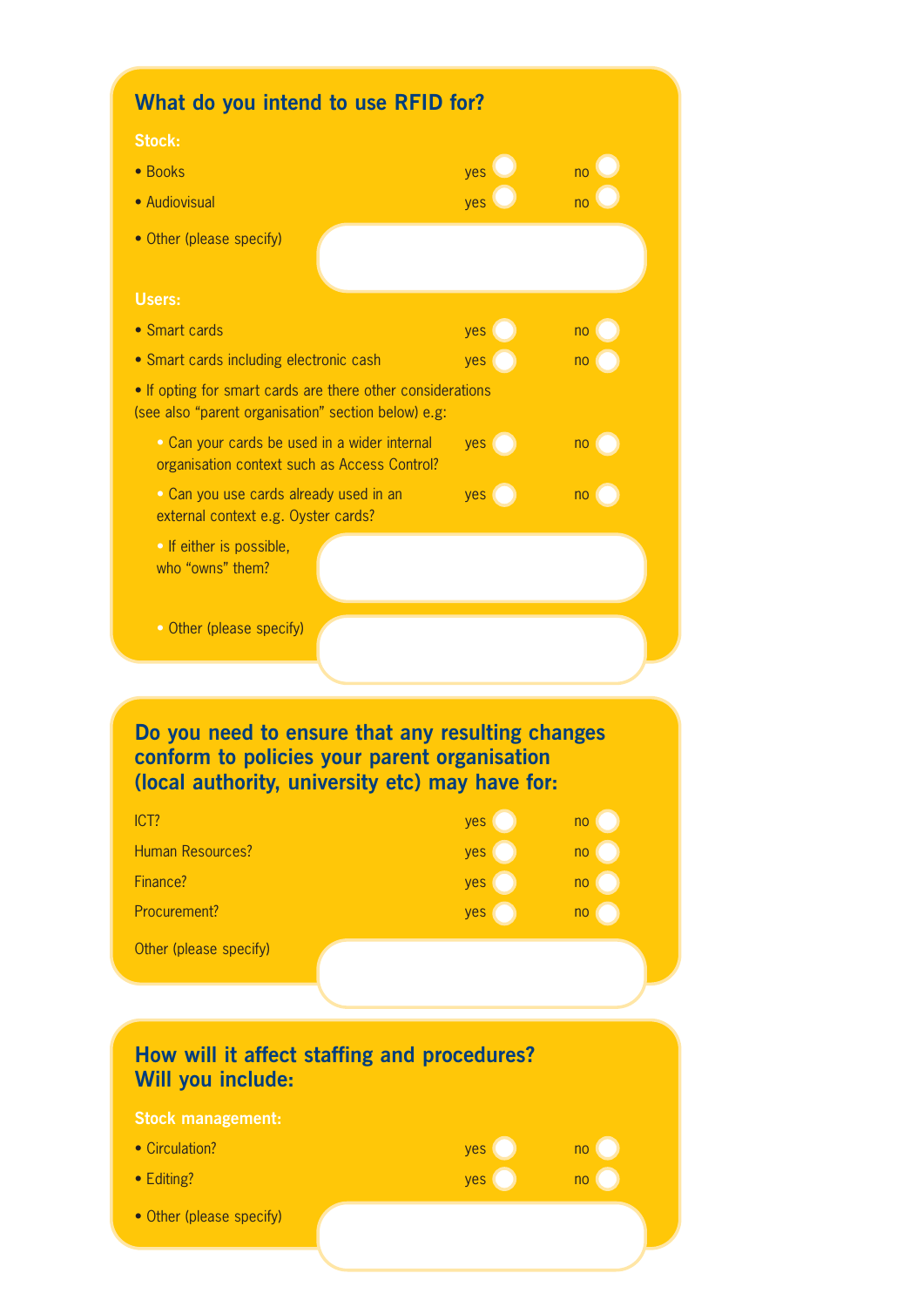| <b>Automatic sorting:</b>                                             |       |                |
|-----------------------------------------------------------------------|-------|----------------|
| • Of "exceptions" e.g. requests, interloans?                          | yes I | n <sub>o</sub> |
| • Of all stock for shelving?                                          | yes ( | no             |
| <b>Acquisitions (internally):</b>                                     |       |                |
| • Tagging of all new stock?                                           | yes   | no             |
| • Review of stock processing/servicing<br>e.g. date labels, barcodes? | yes   | n <sub>o</sub> |
| • Effect on delivery points?                                          | yes ( | n <sub>o</sub> |
| • Other (please specify)                                              |       |                |
| <b>Acquisitions (externally):</b>                                     |       |                |
| • Review of supply chain implications?                                | yes ( | no             |
| <b>Handheld device for:</b>                                           |       |                |
| • Stocktaking?                                                        | yes   | no             |
| • Shelf tidying?                                                      | yes   | n <sub>o</sub> |
| • Locating requests, etc.?                                            | yes   | no             |
| <b>Culture change:</b>                                                |       |                |
| • Staff roles?                                                        | yes   | n <sub>o</sub> |
| · Job profiles?                                                       | yes   | n <sub>o</sub> |
| • Structures?                                                         | yes   | no             |

#### **Following on from this – how will you calculate Return on Investment? Will it include:**

| Staff savings?          | yes        | no |
|-------------------------|------------|----|
| Staff redeployment?     | <b>yes</b> | no |
| Other (please specify)? |            |    |

### **How will RFID work with your Library Management System (LMS)?**

| Will you keep your existing LMS?                                                     | <b>yes</b> | no |
|--------------------------------------------------------------------------------------|------------|----|
| Does your current (or prospective) LMS<br>supplier also provide RFID?                | yes        | no |
| If so, do they insist on their own solution?                                         | yes        | no |
| If not, will the systems use SIP2 (developed<br>by NISO into NCIP (Z39.83) in 2003)? | yes        | no |
| Is your LMS fully SIP2 compliant?                                                    | <b>ves</b> |    |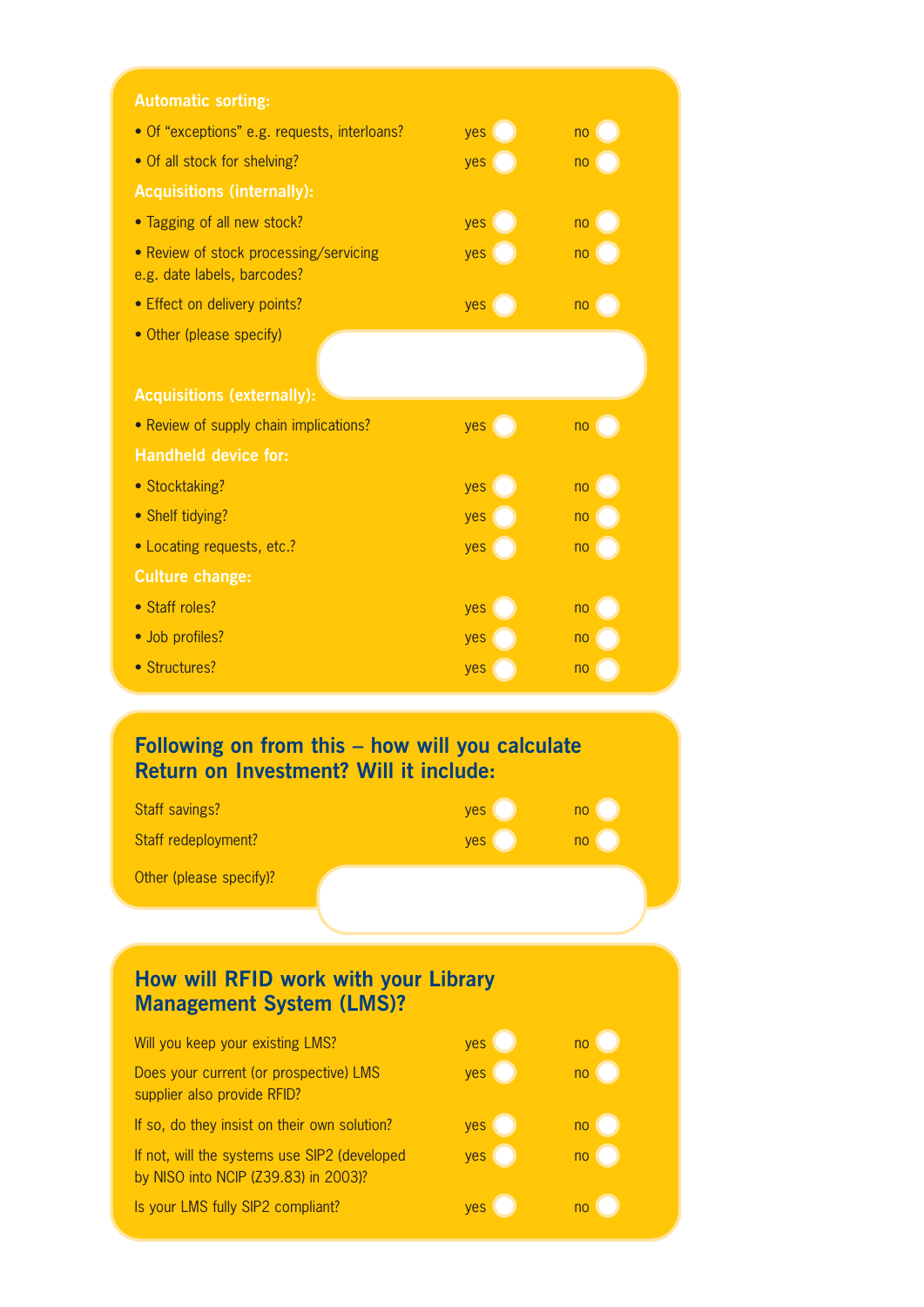| Is someone responsible for managing<br>relationships between LMS and RFID<br>suppliers?                                 | yes   | no                               |
|-------------------------------------------------------------------------------------------------------------------------|-------|----------------------------------|
| Does the solution fully implement library<br>lending policies as defined by item and<br>borrower status within the LMS? | yes ( | no                               |
| Will future LMS releases impact on RFID?                                                                                | yes   | no                               |
| And vice versa?                                                                                                         | yes   | n <sub>0</sub>                   |
| Does your LMS deal with payment<br>of fees and charges?                                                                 | yes   | n <sub>0</sub>                   |
| If not, will this impact on the take-up<br>of Self Service?                                                             | yes   | n <sub>0</sub>                   |
| Can RFID screens be used on staff stations?                                                                             | yes   | $\overline{p}$ no $\overline{p}$ |
| Do you know what happens:                                                                                               |       |                                  |
| • If LMS goes into backup?                                                                                              | yes   | no                               |
| • When LMS returns from backup?                                                                                         | yes   | n <sub>o</sub>                   |
| • To stations for both staff and self-service?                                                                          | yes   | n <sub>o</sub>                   |
| Will you need back office RFID stations?                                                                                | yes   | no                               |
| . If so, do you know how many?                                                                                          | yes   | n <sub>0</sub>                   |
| • Do you know what the staff interface will be?                                                                         | yes   | n <sub>0</sub>                   |
| • Do know what equipment and connections<br>will be required?                                                           | yes   | no                               |
| . Do you know which operating system will be used? yes                                                                  |       | no                               |

# **Choice of RFID system**

| Is the system compatible with any standards?                                                      | yes | no             |
|---------------------------------------------------------------------------------------------------|-----|----------------|
| Do you know which standards?                                                                      | yes | n <sub>o</sub> |
| Are tags "standard"?<br>Answer 'no' if they are proprietary                                       | yes | no             |
| If RFID is not being used for security, do you<br>know how it interacts with the security system? | yes | n <sub>0</sub> |
| Do you know how the tag's data is structured?                                                     | yes | no             |
| Is the tag an EAS tag?<br>Answer 'no' if it is an AFI tag                                         | yes | n <sub>o</sub> |
| Are tags:                                                                                         |     |                |
| • Only unique identifiers ("licence plates")?                                                     | yes | n <sub>0</sub> |
| • Or do they hold more data?                                                                      | yes | no             |
| • Is there a choice?                                                                              | yes | n <sub>o</sub> |
| • Interoperable?                                                                                  | yes | no             |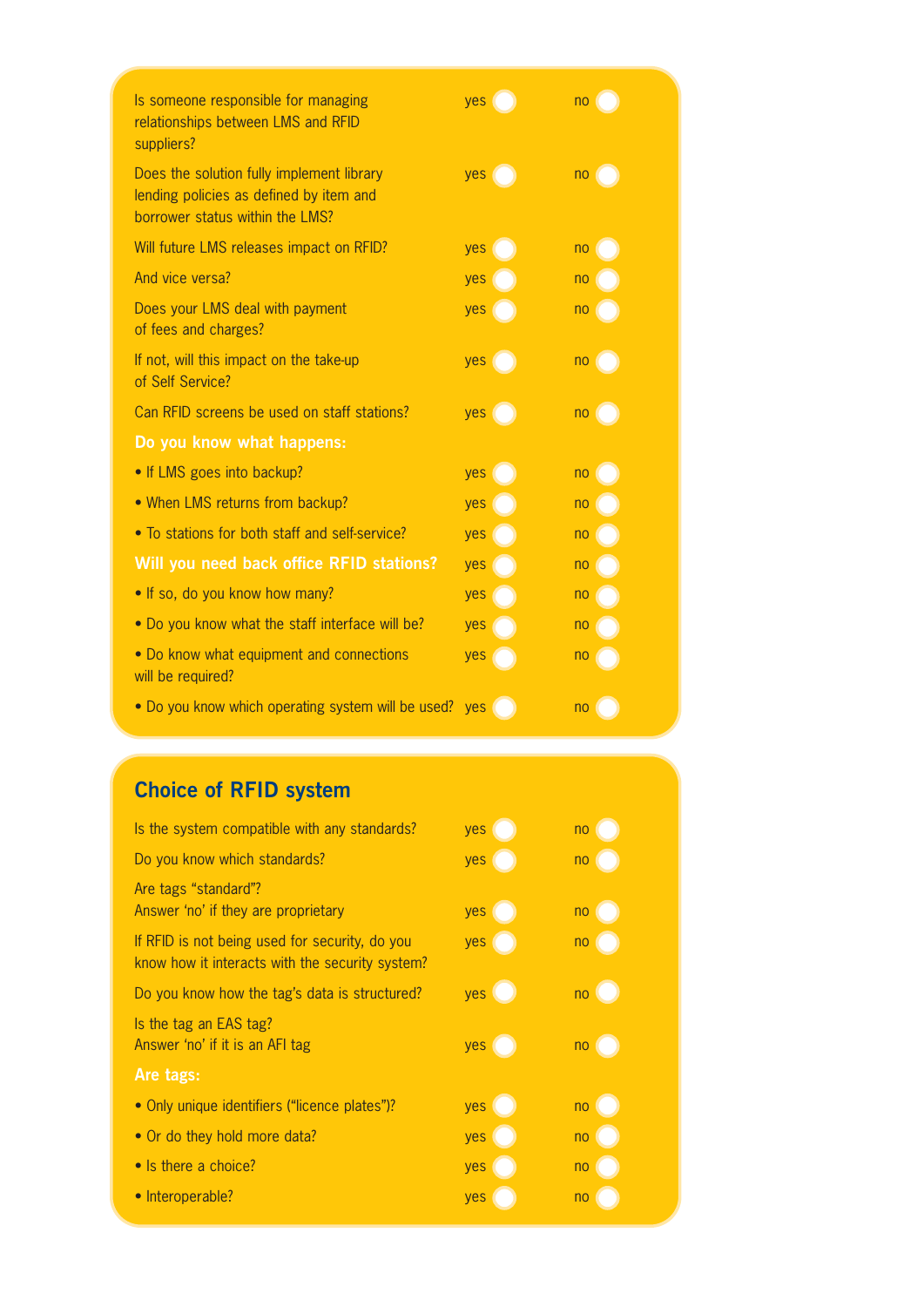| Do you know the read range (actual, rather than claimed) of:          |            |                |
|-----------------------------------------------------------------------|------------|----------------|
| • Tags?                                                               | <b>ves</b> | no             |
| • Security gates?                                                     | yes        | n <sub>0</sub> |
| • Anything else relating to the "security corridor" for:              |            |                |
| • checkout (issue)?                                                   | yes        | no             |
| • check-in (return/discharge)?                                        | yes        | no             |
| Do you know how effective the system is?                              | yes        | no             |
| Does the system deal with multiple<br>items simultaneously?           | yes        | no             |
| Do you know how many items?                                           | yes        | no             |
| Do the self service units cater for:                                  |            |                |
| • Self issue?                                                         | yes        | no             |
| · Self return?                                                        | yes        | no             |
| • Renewals?                                                           | yes        | no             |
| • Enquiries?                                                          | yes        | no             |
| • Reservations?                                                       | yes        | no             |
| • Integration with security gates?                                    | yes        | no             |
| • Management information?                                             | yes        | no             |
| • Anti-Virus protection?                                              | yes        | no             |
| • Documentation?                                                      | yes        | no             |
| • Other (please specify)<br>Does the furniture meet:                  |            |                |
| • Your requirements?                                                  | yes        | no             |
| • Health and Safety legislation?                                      | yes        | no             |
| • Disability Discrimination Act requirements?                         | yes        | no             |
| • Is it flexible/adaptable?                                           | yes        | no             |
| Do the terminals:                                                     |            |                |
| • Meet the needs of users with visual or<br>learning impairment?      | yes        | no             |
| • Offer a choice of language?                                         | yes        | no             |
| • Offer immunity to interference?                                     | yes        | no             |
| Does all equipment (including handheld devices) meet requirements of: |            |                |
| • Health & Safety?                                                    | yes        | no             |
| • Ergonomics?                                                         | yes        | no             |
| · Is it flexible/adaptable?                                           | yes        | no             |
| • Is the system customer-/user-friendly?                              | yes        | no             |
| • Does the system produce receipts?                                   | yes        | no             |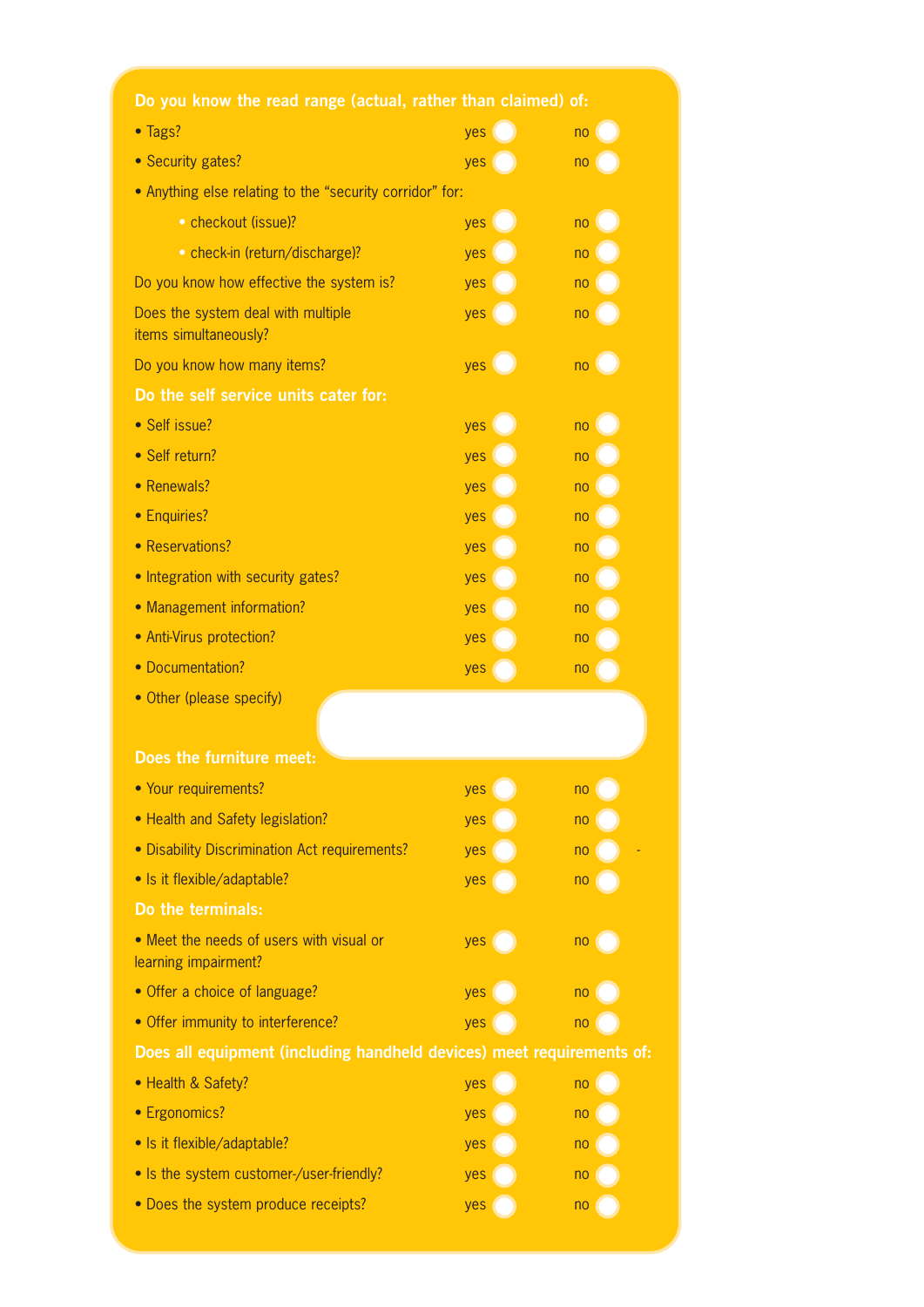| If so:                                                                                                                  |     |                |
|-------------------------------------------------------------------------------------------------------------------------|-----|----------------|
| • Are they legible?                                                                                                     | yes | no             |
| • Do they omit personal data?                                                                                           | yes | no             |
| • Can the customer control production?                                                                                  | yes | no             |
| • Do you know what kind of printer(s) are used?                                                                         | yes | no             |
| • Do you know who supplies the paper?                                                                                   | yes | no             |
| . Do you know how much it costs?                                                                                        | yes | no             |
| If your service has more than one library:                                                                              |     |                |
| • Will RFID be installed in all of them?                                                                                | yes | n <sub>0</sub> |
| . If not, how will RFID<br>and non-RFID libraries<br>work together?                                                     |     |                |
| Is your system interoperable with<br>different suppliers' equipment?                                                    | yes | n <sub>0</sub> |
| Similarly, if RFID is used in only part of a<br>library, do you know how that affects the<br>remainder of the building? | yes | no             |
| Do you know:                                                                                                            |     |                |
| • How much staff training is needed?                                                                                    | yes | no             |
| . Who will provide it?                                                                                                  | yes | no             |
| • How much it costs?                                                                                                    | yes | no             |
| • How long it takes to tag an item?                                                                                     | yes | no             |
| • Whether tagging units can be re-deployed for other yes<br>purposes after initial tagging has been completed?          |     | no             |
| • Are CDs/DVDs dealt with?                                                                                              | yes | no             |
| • Are VHS/Audio tapes dealt with?                                                                                       | yes | no             |
| • Are multi-part formats dealt with?                                                                                    | yes | no             |
| • Are multiple disc or tape sets dealt with?                                                                            | yes | no             |
| • Are maps dealt with?                                                                                                  | yes | no             |
| • Are picture books dealt with?                                                                                         | yes | no             |
| . If so, do you know how?                                                                                               | yes | no             |
| Is the tag adhesive effective for:                                                                                      |     |                |
| · Books?                                                                                                                | yes | no             |
| • VHS/Audiotapes?                                                                                                       | yes | no             |
| • CDs/DVDs?                                                                                                             | yes | no             |
| Are there archival/preservation implications in<br>the use of tag adhesive?                                             | yes | no             |
| Are all new tags usable?                                                                                                | yes | no             |
| Is a failure rate quoted for new tags?                                                                                  | yes | no             |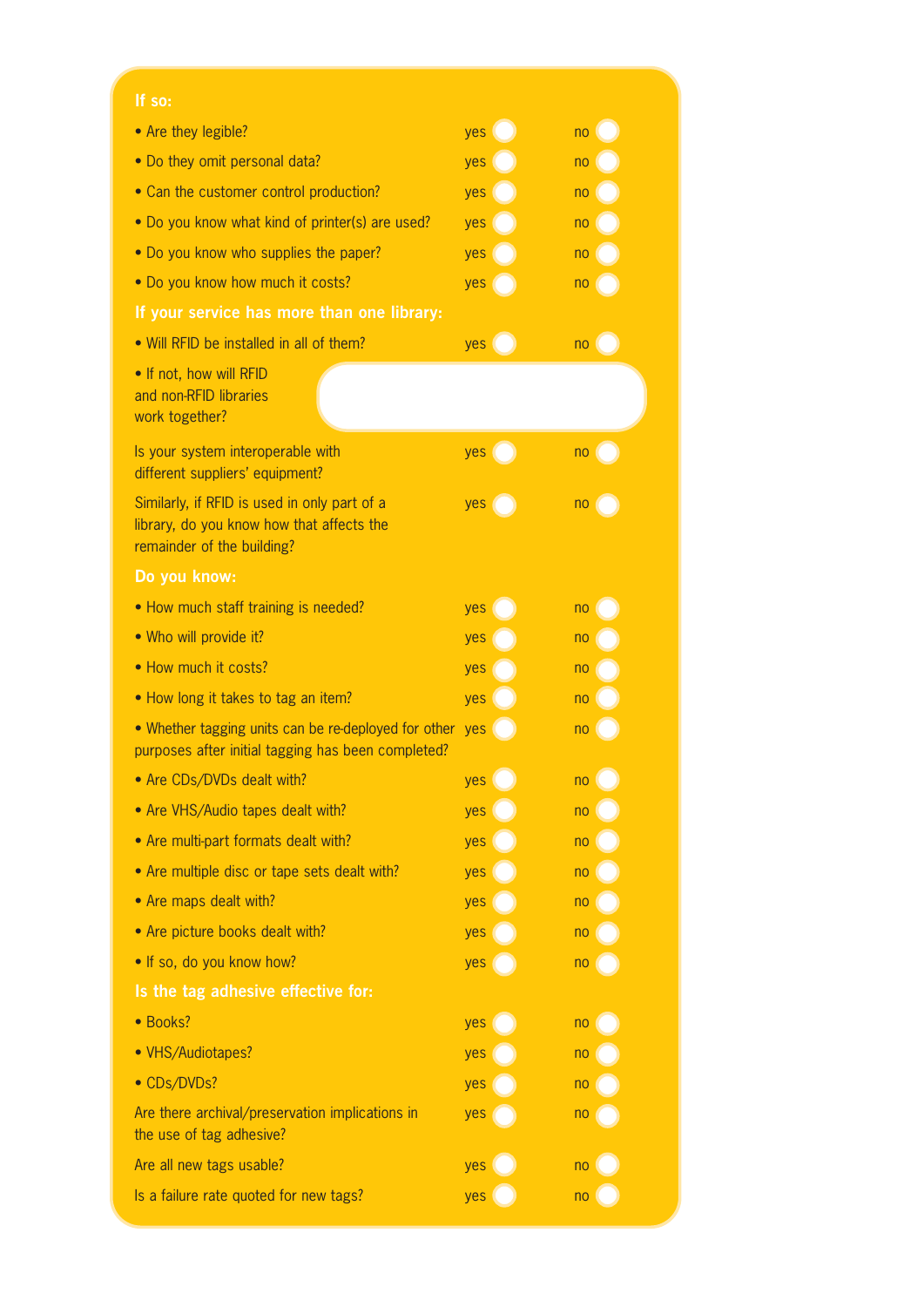|                                                                                                          | If so, do you know how replacements are provided? yes |     | n <sub>0</sub> |
|----------------------------------------------------------------------------------------------------------|-------------------------------------------------------|-----|----------------|
| <b>Handheld device</b>                                                                                   |                                                       |     |                |
| • Does it interface with LMS?                                                                            |                                                       | yes | n <sub>o</sub> |
| • Do you know its read range?                                                                            |                                                       | yes | n <sub>o</sub> |
| Will your stock suppliers be able to<br>tag new stock for you?                                           |                                                       | yes | n <sub>o</sub> |
|                                                                                                          | If so, will they also be able to write to tags:       |     |                |
| • Only if access to LMS is available?                                                                    |                                                       | yes | no             |
| • Without need for LMS access?                                                                           |                                                       | yes | no             |
| Tag supply: is there scope for cooperation<br>with other RFID users (e.g. retailers)<br>to reduce price? |                                                       | yes | no             |

# **Timeframe**

| Do you need to tender?                                                                                                             | yes   | no                               |
|------------------------------------------------------------------------------------------------------------------------------------|-------|----------------------------------|
| Do you have a strategic ICT partner?                                                                                               | yes   | n <sub>0</sub>                   |
| Do you know how much stock you have to tag?                                                                                        | yes   | n <sub>0</sub>                   |
| Do you know how many staff you can devote to it?                                                                                   | yes   | no                               |
| Do you know how many tagging stations are required?                                                                                | yes   | no                               |
| Will the supplier provide extra stations during<br>initial tagging process?                                                        | yes   | no                               |
| Does RFID need to link to building or<br>refurbishment work?                                                                       | yes ( | no                               |
| Do you need planning permission?                                                                                                   | yes   | no                               |
| Do you need listed building permission?                                                                                            | yes   | n <sub>o</sub>                   |
| Are there any other implications for the<br>library layout?                                                                        | yes   | no                               |
| Do you need to close?                                                                                                              | yes   | no                               |
| Will you get tags and hardware or software<br>from the same supplier?                                                              | yes   | <sub>no</sub>                    |
| If separately, and the system doesn't perform,<br>do you know how you will resolve queries about<br>whether the tags are to blame? | yes ( | no                               |
| Ultimately, do you know who makes the final<br>decision regarding choice of system?                                                | yes   | $\overline{p}$ no $\overline{p}$ |
| Is there a test environment for the system?                                                                                        | yes   | n <sub>o</sub>                   |
| Do you have a start-up budget?                                                                                                     | yes   | no                               |
| Do you have sufficient revenue budgets for<br>future purchase of tags?                                                             | yes   | no                               |
|                                                                                                                                    |       |                                  |